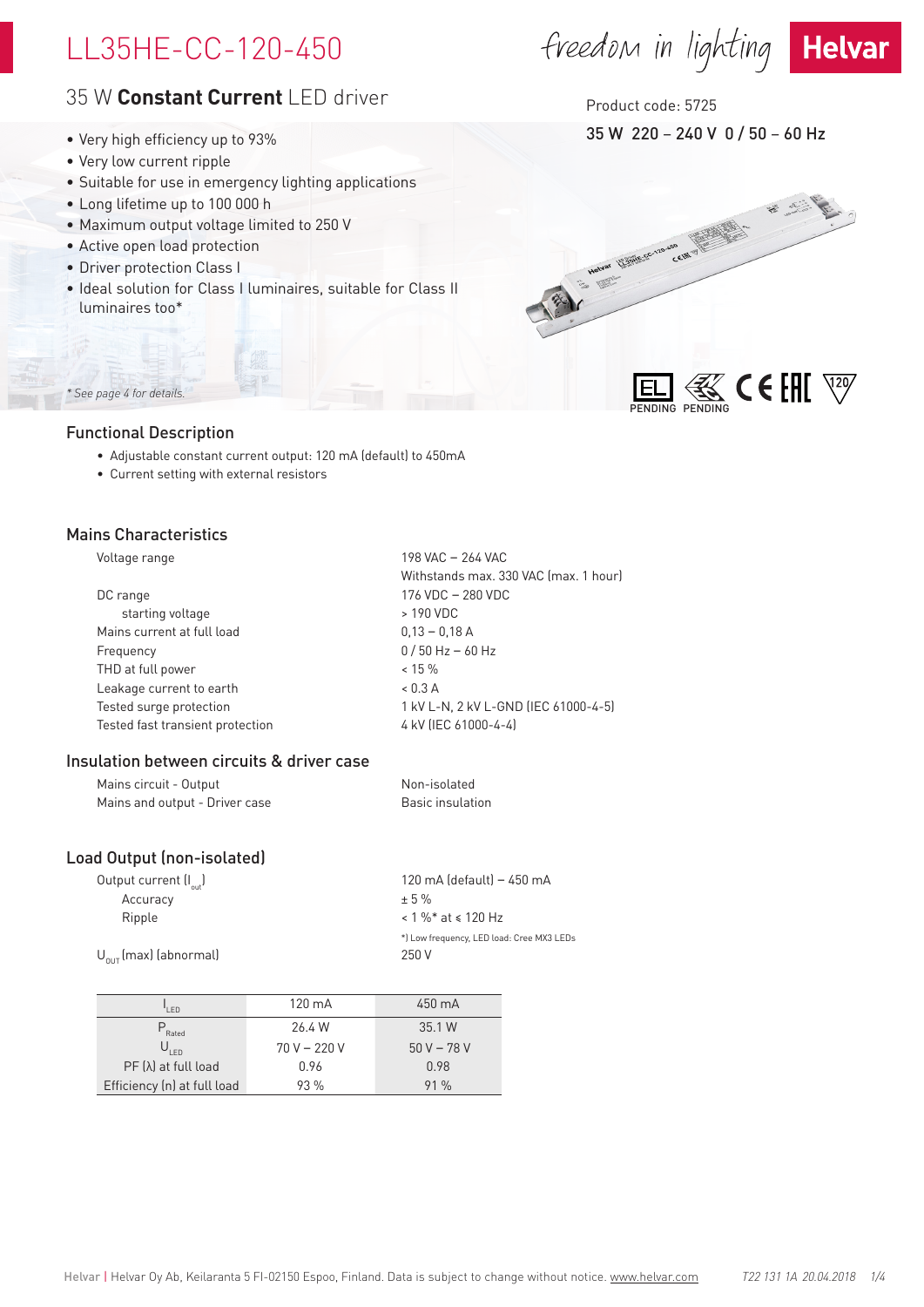



# Operating window



| ATTIBICTIC CONTINUES CONTROL  | <u>LUUIUUU</u>                       |
|-------------------------------|--------------------------------------|
| in independent use            | $-25$ °C  +40 °C                     |
| Storage temperature range     | $-40$ °C $\ldots$ +80 °C             |
| Maximum relative humidity     | No condensation                      |
| Lifetime (90 % survival rate) | 100 000 h, at t <sub>r</sub> = 70 °C |
|                               | 90 000 h, at t <sub>r</sub> = 75 °C  |
|                               | 60 000 h at t <sub>r</sub> = 80 °C   |
|                               |                                      |

\*) For other than independent use, higher t<sub>a</sub> of the controlgear possible as long as highest allowed t<sub>c</sub> point temperature is not exceeded

## Quantity of drivers per miniature circuit breaker 16 A Type C

| Based on $\bm{\mathsf{I}}_{\mathsf{cont}}$ |         | Based on inrush current $I_{\tiny{peak}}$ Typ. peak inrush current $I_{\tiny{peak}}$ | 1/2 value time, $\Delta t$ | Calculated energy, $I_{peak}^2\Delta t$ |  |
|--------------------------------------------|---------|--------------------------------------------------------------------------------------|----------------------------|-----------------------------------------|--|
| 64 pcs.                                    | 79 pcs. |                                                                                      | 140 us                     | $< 0.06 A^2$ s                          |  |

## CONVERSION TABLE FOR OTHER TYPES OF MINIATURE CIRCUIT BREAKER

| MCB<br>type       | <b>Relative quantity of</b><br><b>LED drivers</b> |
|-------------------|---------------------------------------------------|
| <b>B</b> 10 A     | 37%                                               |
| <b>B</b> 16 A     | 60 %                                              |
| B 20 A            | 75 %                                              |
| $C$ 10 A          | 62%                                               |
| C 16 A            | 100 % (see table above)                           |
| C <sub>20</sub> A | 125 %                                             |



Type C MCB's are strongly recommended to use with LED lighting. Please see more details in "MCB information" document in each driver product page in "downloads & links" section.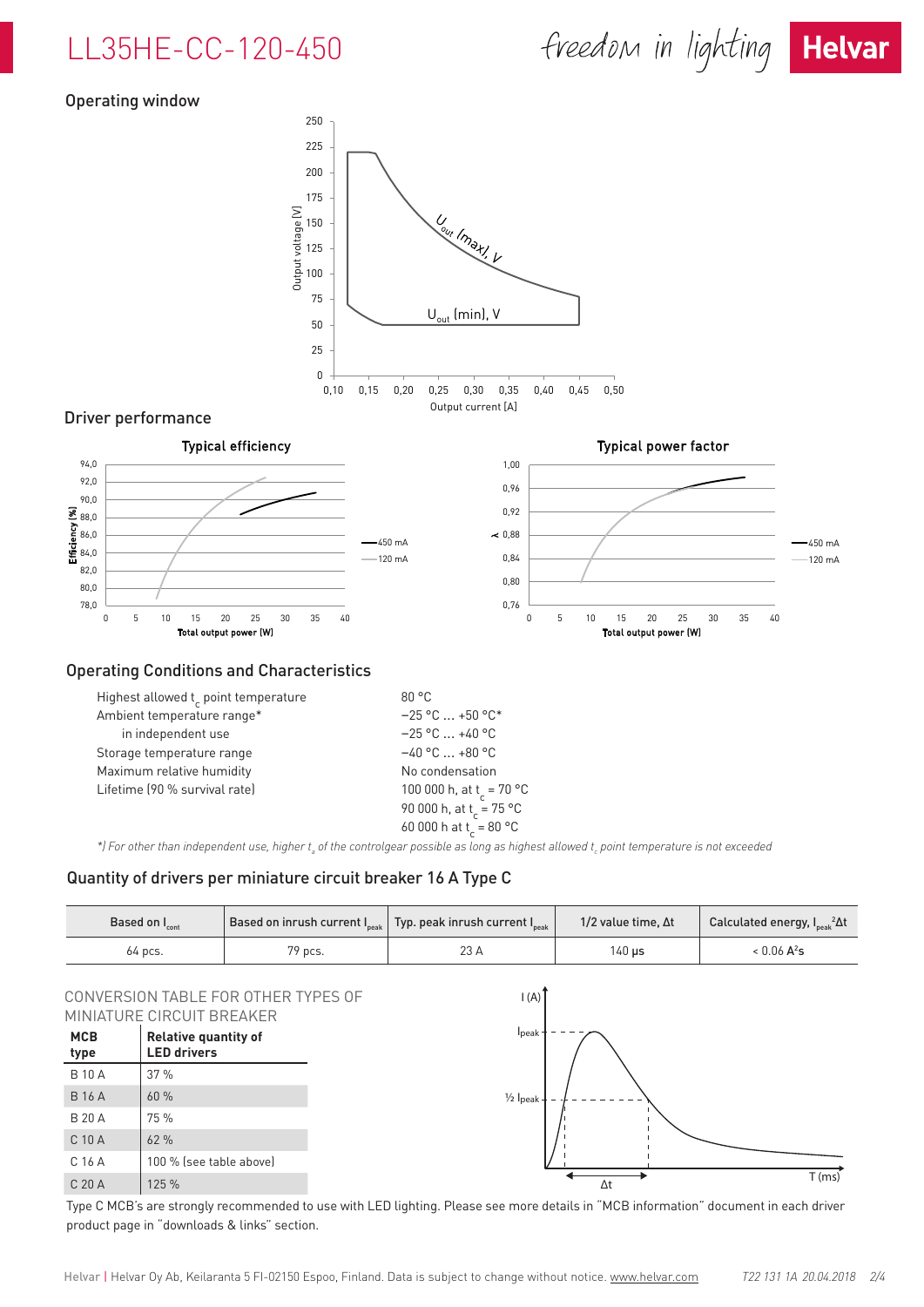

freedom in lighting Helvar



# Connections and Mechanical Data

| Wire size                         | 0.5 <sub>m</sub> |
|-----------------------------------|------------------|
| Wire type                         | Solid            |
| Wire insulation                   | Accor            |
| Maximum driver to LED wire length | 1.5 <sub>m</sub> |
| Weight                            | 166 g            |
| IP rating                         | IP20             |

 $0.5$  mm<sup>2</sup> – 1.5 mm<sup>2</sup> Solid core and fine-stranded According to EN 60598

# **Connections**



#### *Note:*

- *• Not suitable for load side switching operation*
- *• Label may differ if the unit is preset to fixed current*



The LED-Iset resistor/current setting values are adjusted according to the LEDset specification. The resistor value for each required output current can thus be calculated from the formula R (Ω) = (5 V) / I\_out \* 1000. Below are the available LED-Iset resistors from Helvar, pre-adjusted for the most common output currents.

# Helvar LED-Iset resistors and currents (Nominal  $I_{out}$  (±5 % tol.))

| <b>LED-Iset resistor model</b> | <b>MAX</b> | 425 mA | 400 mA | 375 mA | $350 \text{ mA}$ | 325 mA | 300 mA | 275 mA | 250 mA | 225 mA | $200 \text{ mA}$ |        | 150 mA No resistor |
|--------------------------------|------------|--------|--------|--------|------------------|--------|--------|--------|--------|--------|------------------|--------|--------------------|
| ${\sf I}_{\sf out}$ (mA)       | 450        | 425    | 400    | 375    | 350              | 325    | 300    | 275    | 250    | 225    | 200              | 150    | 120                |
| Order code                     | T90000     | T90425 | T90400 | T90375 | T90350           | T90325 | T90300 | T90275 | T90250 | T90225 | T90200           | T90150 | N/A                |

The current can be adjusted also with normal resistors by selecting suitable resistor value (formula R  $(\Omega) = (5 \text{ V}) /$  I\_out \* 1000).